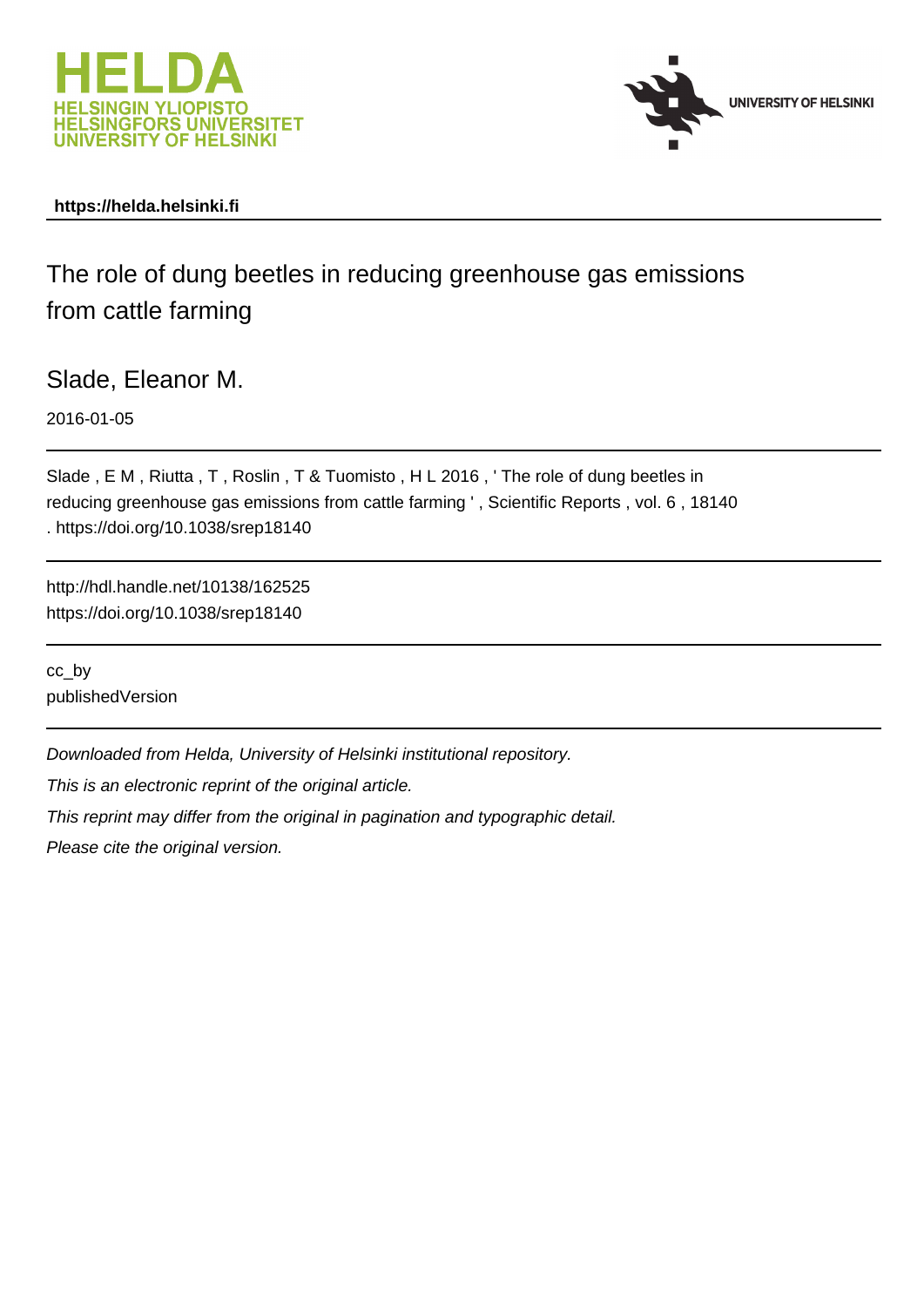# SCIENTIFIC REPERTS

Received: 20 May 2015 accepted: 04 November 2015 Published: 05 January 2016

## **The role of dung beetles in reducing OPENgreenhouse gas emissions from cattle farming**

**Eleanor M. Slade<sup>1</sup>,<sup>2</sup>, Terhi Riutta<sup>3</sup>, Tomas Roslin<sup>1</sup>,<sup>4</sup> & Hanna L.Tuomisto<sup>5</sup>**

**Agriculture is one of the largest anthropogenic sources of greenhouse gases (GHGs), with dairy and beef production accounting for nearly two-thirds of emissions. Several recent papers suggest that dung beetles may affect fluxes of GHGs from cattle farming. Here, we put these previous findings into context. Using Finland as an example, we assessed GHG emissions at three scales: the dung pat, pasture ecosystem, and whole lifecycle of milk or beef production. At the first two levels, dung beetles reduced**  GHG emissions by up to 7% and 12% respectively, mainly through large reductions in methane (CH<sub>4</sub>) **emissions. However, at the lifecycle level, dung beetles accounted for only a 0.05–0.13% reduction of overall GHG emissions. This mismatch derives from the fact that in intensive production systems, only a limited fraction of all cow pats end up on pastures, offering limited scope for dung beetle mitigation of GHG fluxes. In contrast, we suggest that the effects of dung beetles may be accentuated in tropical countries, where more manure is left on pastures, and dung beetles remove and aerate dung faster, and that this is thus a key area for future research. These considerations give a new perspective on previous results, and suggest that studies of biotic effects on GHG emissions from dung pats on a global scale are a priority for current research.**

Greenhouse gases are the biggest contributors to global warming and climate change<sup>1</sup>. GHG emissions from agriculture and associated land use change (LUC) were estimated to contribute 30% (8.0 Gt CO<sub>2</sub>e yr<sup>-1</sup>) of the global anthropogenic emissions in 20102 . Of GHG emissions from agriculture, livestock production accounts for around two-thirds (Fig. 1a), with direct emissions (4.6 Gt CO<sub>2</sub>e yr<sup>-1</sup>) emanating mainly from digestion by livestock2 (Fig. 1b). Dairy and beef production alone have been estimated to account for 60% of the total emissions of livestock production (Fig. 1c), with both enteric fermentation and fluxes from manure and its management being major contributors of GHGs<sup>2</sup> (Fig. 1b).

Production of both meat and milk is projected to increase with a growing world population<sup>3</sup>. Grazing of beef and dairy livestock on grasslands, rather than intensive indoor production, can be used to mitigate livestock-related GHG emissions via the carbon sink of grass-fed production systems<sup>4</sup>. However, while grassland systems often act as sinks of  $CH_4^{5,6}$ , manure deposition may turn them from sinks to sources of  $GHGs^{6,7}$ . Thus, the mitigation potential of manure management is an important issue for the livestock industry<sup>3,8</sup>.

Dung beetles (Scarabaeidae: Scarabaeinae, Aphodiinae, Geotrupidae) are some of the most important invertebrate contributors to dung decomposition in both temperate and tropical agricultural grasslands<sup>9–13</sup>. As such, they may help mitigate GHG emissions and aid carbon sequestration through removing dung deposited on the pastures, increasing grass growth and fertilization<sup>14</sup>. It has recently been shown that dung beetles have the potential to reduce GHG emissions from dung pats deposited on pastures7,15. Yet, how these effects compare to other GHG sources in livestock farming remains unknown, as the impact of dung beetles has not been included in more comprehensive lifecycle assessments of meat and dairy products.

In this study we use Finland as an example as this is one of the few regions of the world where all aspects of cattle farming and dung beetle impacts are well-documented. We adopt previously measured effects at the level

1 Spatial Foodweb Ecology Group, Department of Agricultural Sciences, PO Box 27, Latokartanonkaari 5, FI-00014 University of Helsinki, Finland. <sup>2</sup>Department of Zoology, University of Oxford, South Parks Road, Oxford, OX1 3PS, United Kingdom. <sup>3</sup> Environmental Change Institute, School of Geography and the Environment, University of Oxford, South Parks Road, Oxford, OX1 3QY, UK. <sup>4</sup>Department of Ecology, Swedish University of Agricultural Sciences, Box 7044, 750 07 Uppsala, Sweden. <sup>5</sup>European Commission, Joint Research Centre (JRC), Institute for Environment and Sustainability, Via Enrico Fermi 2749, 21027 Ispra, Italy. Correspondence and requests for materials should be addressed to E.M.S. (email: [eleanor.slade@zoo.ox.ac.uk\)](mailto:eleanor.slade@zoo.ox.ac.uk)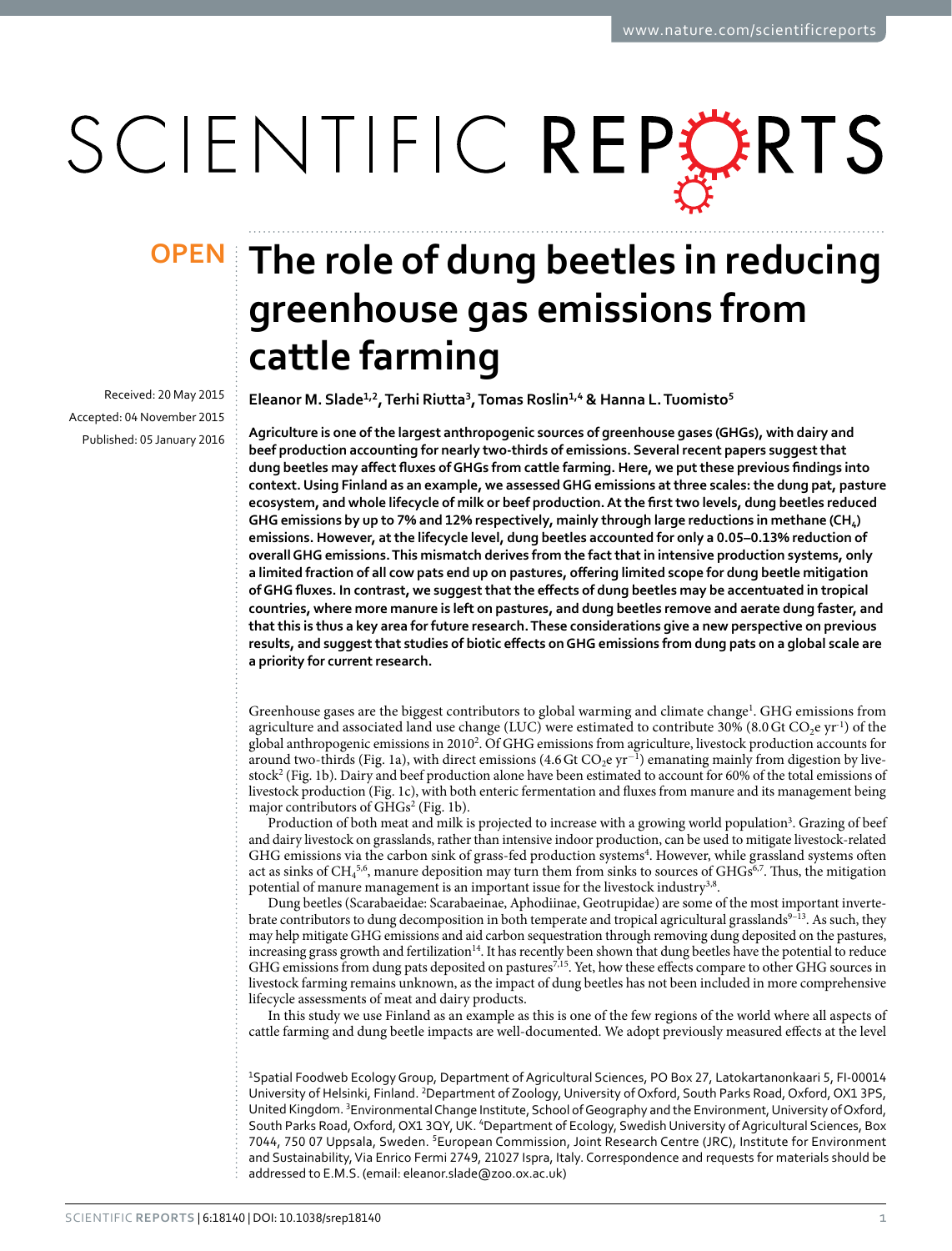

**Figure 1. Global contributions to direct greenhouse gas emissions from agriculture.** Shown are (**a**) contributions to all direct agricultural emissions (grand total 4.6 Gt  $CO_2$ e yr<sup>-1</sup>), with emissions from livestock production split further in two alternative ways – according to (**b**) different types of emissions, and (**c**) different types of livestock. Sources for (**a**,**b**): Tubiello *et al.*2 ; for c: http://faostat3.fao.org/browse/G1/\*/E.



**Figure 2.** Reduction of GHG emissions by dung beetles at the level of (**a**) dung pats, (**b**) pastures and (**c**) the entire life cycle of beef and milk production. For (**a**), we show the reduction during the lifespan of a dung pat (59 days); for (**b**), we show mean daily flux from the pasture (including dung pats), and for (**c**), we refer to the entire life cycle of one kg of milk or one kg of meat. On the top row, we show effects on CH<sub>4</sub> emissions, on the lower row we weight together the effects on  $CH_4$  and  $N_2O$  fluxes as  $CO_2$  equivalents (see Methods for coefficients used).

of the dung pat to derive new estimates at the level the pasture ecosystem, and over the whole lifecycle of milk or beef production. By identifying the factors limiting the scope for dung beetle mitigation of GHG emissions in this highly-industrialized production system, we then point to other, still poorly-explored production systems in both temperate and tropical regions, where dung beetles are particularly likely to have an effect, and suggest that further research is urgently needed in these areas.

#### **Results**

. . . . . . . .

**Pat level emissions.** At the level of the individual dung pat, dung beetles were found to reduce methane  $(CH<sub>4</sub>)$  emissions by 14.5% and nitrous oxide (N<sub>2</sub>O) emissions by 2.0%, resulting in an overall reduction of 7% in  $CO<sub>2</sub>$  equivalents over the lifecycle of a pat (59 days) (Fig. 2a; Supplementary Material 2: Additional Results, Table S.1). This overall effect resulted from dung beetles significantly reducing CH<sub>4</sub> fluxes from pats over the first 20 days of the pat lifetime, as compared with the fluxes from pats without dung beetles. After this period, the gas fluxes (both with and without beetles) stabilized to the same level as from the dung free pasture (treatment x day,  $F_{7,217}$  = 15.87, P < 0.001). Dung beetles had no significant effect on the N<sub>2</sub>O fluxes (treatment x day,  $F_{7,217}$  = 0.65, P = 0.71) (Supplementary Material 2: Additional Results, Fig. S.1).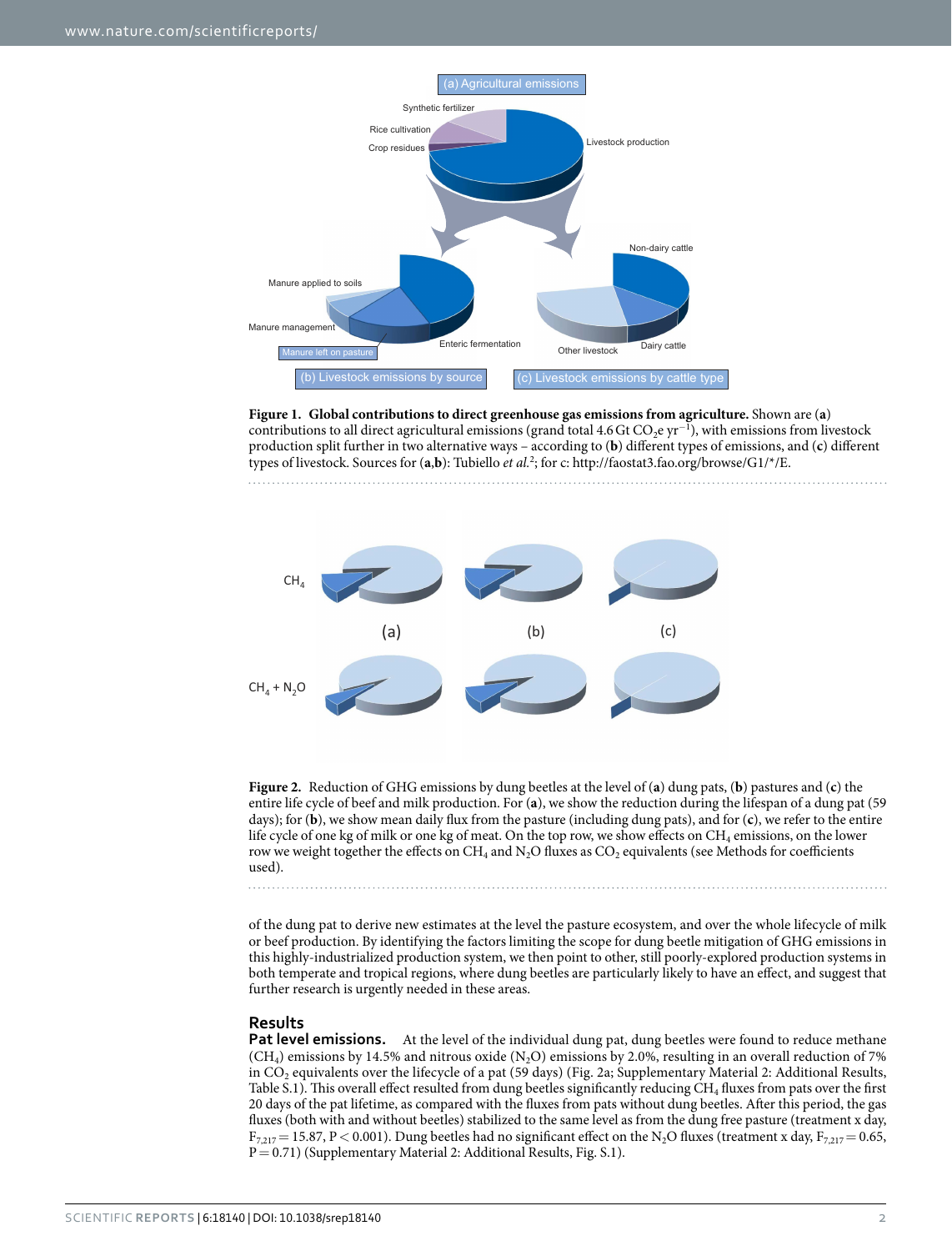

**Figure 3.** The effect of the grazing season length on the annual fluxes of (a) CH<sub>4</sub> and (b) CH<sub>4</sub> and N<sub>2</sub>O combined (as carbon dioxide equivalents, 100 year time horizon) from a pasture with dung pats and dung beetles, with dung pats but no dung beetles, and no dung pats. Negative values indicate an ecosystem sink and positive values indicate a source to the atmosphere.

**Pasture level emissions.** At the level of the pasture, dung beetles also had a substantial effect on total GHG fluxes. Overall, emissions from dung offset the CH<sub>4</sub> sink of the pasture soil, turning the pasture from a modest  $CH<sub>4</sub>$  sink into a source. However, the presence of dung beetles reduced the mean daily  $CH<sub>4</sub>$  emissions during the grazing season by 17% as compared with the situation where no dung beetles were present. On an annual scale, taking into account the non-grazing period, the dung beetle effect on the pasture  $CH_4$  fluxes was 21% (Fig. 2b). Dung beetles slightly reduced the N<sub>2</sub>O fluxes from the pasture-by 5% during the grazing season and by 0.1% over the course of the year (Supplementary Material 2: Additional Results, Table S.2). In terms of the two gases combined into  $CO<sub>2</sub>$  equivalents (see Methods for details), dung beetles reduced the emissions by 12% during the grazing season and by 0.5% annually (Supplementary Material 2: Additional Results, Table S.2). Clearly, as fluxes from dung pats are a major component of the total fluxes from a pasture, the pasture-level GHG balance is strongly dependent on the number of grazing days (Fig. 3). With a longer grazing period, overall CH<sub>4</sub> and N<sub>2</sub>O emissions increase, and so does the relative mitigating effect of the dung beetles (Fig. 3).

**Lifecycle of meat and milk production emissions.** At the level of the full life cycle of meat and dairy products, the reduction of GHG emissions by dung beetles accounts for only 0.08% of the total life cycle assessment based GHG emissions of milk when Land Use and Land Use Change (LULUC) related emissions are not included, and for 0.05% when LULUC emissions are included. For beef, the reductions are 0.13% when LULUC emissions are not included and 0.07% when LULUC emissions are included (Table 1, Fig. 2c). This is due to the fact that total  $N_2O$  and  $CH_4$  emissions from dung pats deposited on grazing land account for only 1–4% and 0.1–0.4% respectively, of the total GHG emissions of milk and beef production (see Table 1).

#### **Discussion**

If mitigation techniques are not implemented then greenhouse gas emissions from agriculture are projected to rise to 8.2 billion tonnes of  $\rm CO_2$  equivalents by 2030<sup>3</sup>. Manure-related sources are also projected to increase during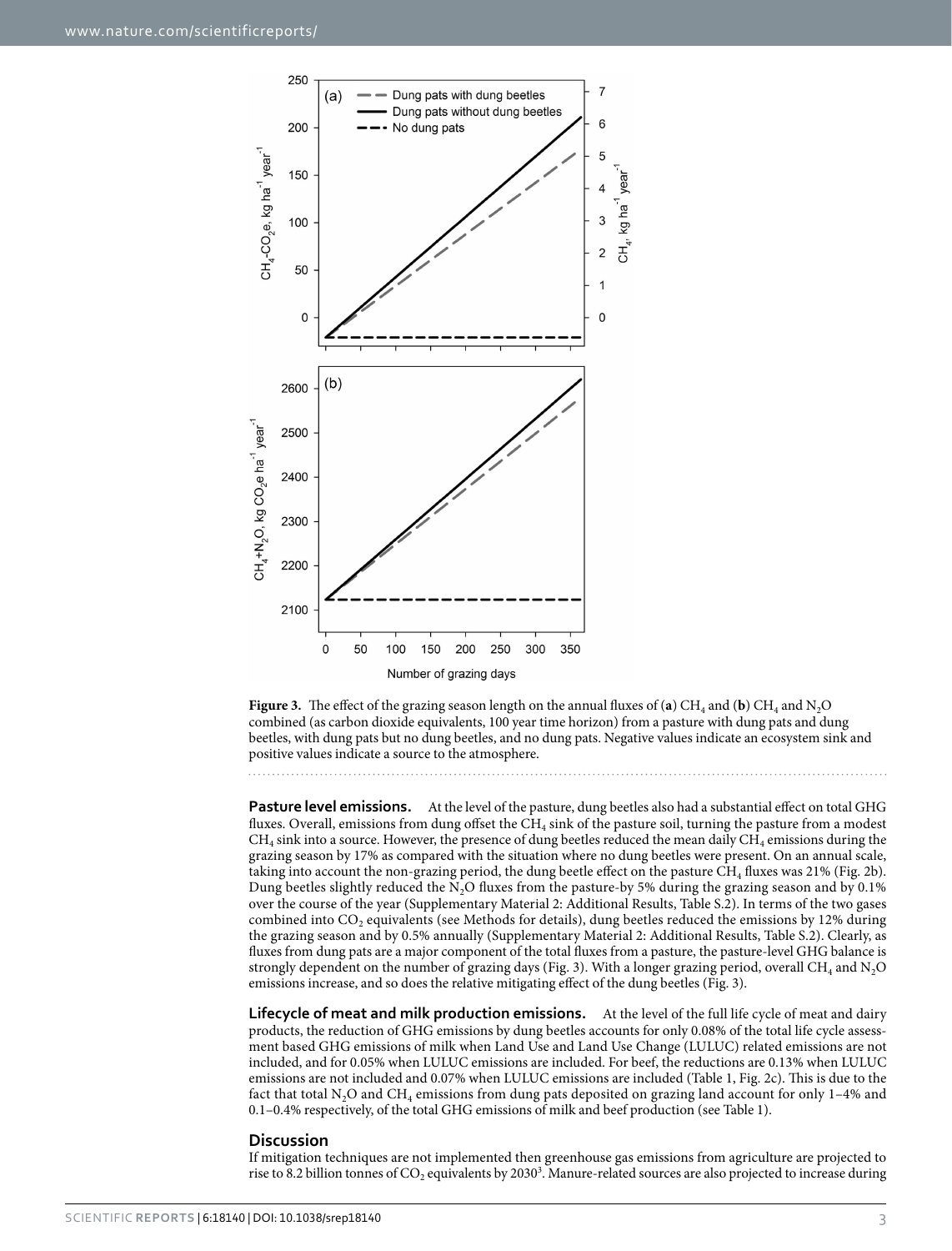|                                     | Milk                  | <b>Beef</b>           |
|-------------------------------------|-----------------------|-----------------------|
| <b>Total GHG emissions</b>          |                       |                       |
| Without LULUC                       | 1.30                  | 21.76                 |
| With LULUC                          | 2.10                  | 40.20                 |
| N <sub>2</sub> O emissions          |                       |                       |
| Total N <sub>2</sub> O              | 0.454(35, 22)         | 7.30 (36, 19)         |
| Manure management                   | 0.029(2, 1)           | 0.494(2, 1)           |
| Grazing animals                     | 0.026(2, 1)           | 0.763(4,2)            |
| Change by dung beetles <sup>a</sup> | $-0.0005(0.04, 0.02)$ | $-0.0153(0.07, 0.04)$ |
| CH <sub>4</sub> emissions           |                       |                       |
| Total CH <sub>4</sub> emissions     | 0.597(46, 28)         | 9.982(46, 25)         |
| Manure management <sup>b</sup>      | 0.065(5, 3)           | 0.464(3, 1)           |
| Grazing animals <sup>c</sup>        | 0.003(0.2, 0.1)       | 0.085(0.4, 0.2)       |
| Change by dung beetles <sup>a</sup> | $-0.0005(0.04, 0.02)$ | $-0.0123(0.06, 0.03)$ |
| Total $N2O + CH4$ emissions         | 0.0010(0.08, 0.05)    | 0.0278(0.13, 0.07)    |

**Table 1. Breakdown of the life cycle assessment based greenhouse gas emissions of milk and beef produced in Finland.** N<sub>2</sub>O values were taken from Leip *et al.*<sup>39</sup> and CH<sub>4</sub> figures were calculated in Supplementary Material 1: Additional Methods. Values are in kg  $CO_2e/kg_{\rm milk/meat}$ . The proportional contribution (%) of the different emissions sources to the total emissions of milk and beef production is shown in brackets, excluding and including LULUC emissions, respectively. The CH<sub>4</sub> emissions are modified with the new IPCC 2013 global warming potential emission factor 3442. The 'Change by dung beetles' values show the reduction in the emissions from grazing animals when the dung beetle effect is taken into account. <sup>a</sup>Calculated by multiplying the emission from grazing animas by the dung beetle effect (see Supplementary Material 4: Flux Calculations). b,cLeip *et al.*<sup>39</sup> reported total manure management (including grazing animals) emissions for CH<sub>4</sub> (0.068 and 0.549 kg  $CO<sub>2</sub>e$  for kg of milk and beef, respectively), which we partitioned into emissions from manure management excluding grazing animals and emissions from grazing animals, as described in Supplementary Material 1: Additional Methods.

this time period –  $N_2O$  by 29% and CH<sub>4</sub> by 20%<sup>3</sup>. The potential for mitigation of these emissions is huge, but at present few techniques are cost effective3,4. One way of reducing GHG emissions from cattle farming for milk and beef is to graze the livestock on open grassland, rather than using intensive grain fed systems<sup>4</sup>. However, this study and others<sup>6,7</sup>, show that dung additions to a pasture can turn it from a sink to a source of CH<sub>4</sub>. Dung beetles may help mitigate these effects through the aeration and burial of dung pats<sup>7</sup>. In this paper, we assessed the contribution of dung beetles to reduction of GHG emissions in Finland at three nested scales – the dung pat, the pasture ecosystem and the whole lifecycle of milk or beef production. At the lower two levels, dung beetles were found to

play an important role in reducing GHG emissions: during the grazing season, beetles reduced GHG emissions from pats and pastures by up to 7% and 12%, respectively, mainly through large reductions in  $CH_4$  emissions. Yet, over the full lifecycle of beef and milk production, the impact of dung beetle mediated effects was dwarfed by other impacts, suggesting a limited net impact in the context of highly-intensive production systems such as that of Finland. Below, we address each finding in turn.

At the pat level, dung beetles significantly reduced fluxes of  $CH_4$ , with less-consistent effects on N<sub>2</sub>O. As proposed by Penttilä *et al.*<sup>7</sup>, the effect on CH<sub>4</sub> fluxes can likely be traced to an oxygenating effect on the dung pat interior: As CH<sub>4</sub> is formed under anaerobic conditions, holes dug by the beetles may enhance the drying of dung pats and increase the availability of oxygen in the deeper parts of the pats, thus increasing aerobic decomposition, decreasing anaerobic decomposition and reducing methanogenesis<sup>16</sup>.

At the pasture level, CH4 production in dung pats makes them 'hotspots' for GHG fluxes as compared to pasture without dung. Thus, any changes in the fluxes from these pats may result in large relative changes for the whole pasture – although the absolute changes may be fairly small. Taking into account the non-grazing season (approximately 250 days in Finland), during which no new dung pats are added and emissions from previous dung pats approach zero, dung beetles contribute an annual reduction of 21% in CH<sub>4</sub> emissions and 0.4% in N<sub>2</sub>O and CH4 emissions combined, per one hectare of pasture. The amount of actively grazed pasture needed to sustain the current Finnish cattle stock of 1 million heads (assuming that around 80% of them graze outside<sup>17</sup>), is approximately 960 km<sup>2</sup> (pasture land calculator, which incorporates default local conditions, https://portal.mtt.fi/portal/ page/portal/Artturi/Artturikirjasto/Laskurit/Laidunalan\_hallinta). Over such an area, dung beetles can reduce the annual country-scale emissions of  $CH_4$  and  $N_2O$  by 900 t of  $CO_2$  equivalents, compared to a situation where no beetles were present. This effect size equals 0.12% of total emissions from manure management systems (0.72 Mt CO2e<sup>18</sup>). However, the amount of dung deposited on pastures, and therefore the fraction of manure on which dung beetles may act, is naturally proportional to the length of the grazing season (see Fig. 3). This period is short in Finland, but much longer in many countries in Central and Southern Europe<sup>19</sup> (in southern Italy, cattle may be kept outdoors the whole year round). Thus, mitigation of GHGs using dung beetles becomes a more efficient strategy the longer cows are grazed on pastures. Longer grazing seasons may also benefit dung beetle populations<sup>20</sup>, increasing the abundance and diversity of dung beetles in the pasture, and hence increasing dung removal over the long term. It is also important to note that the relative dung beetle effect on the total pasture flux is dependent on the GHG fluxes and the CH4 sink strength from the dung-free parts of the pastures, and may vary with several biotic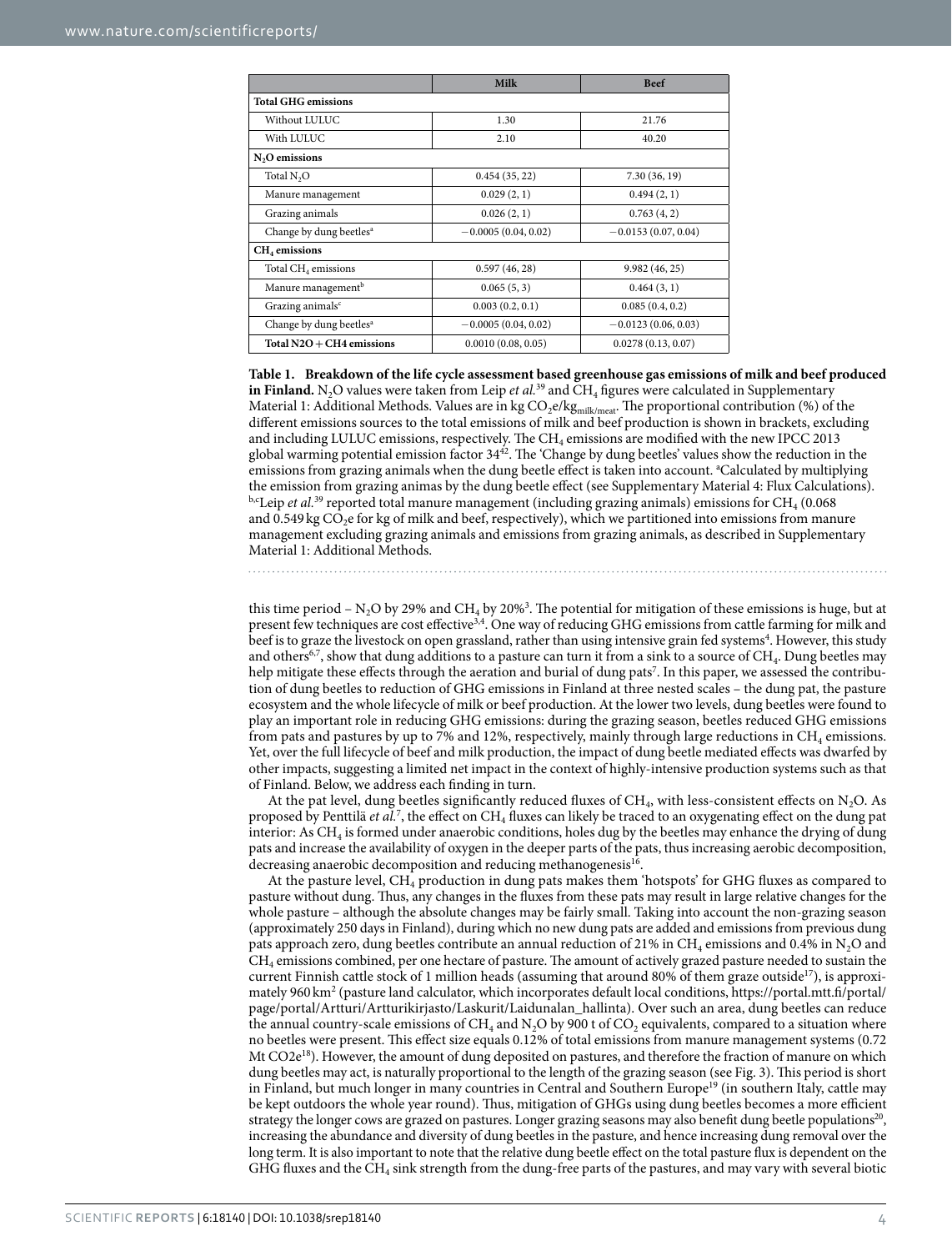and abiotic factors<sup>6</sup> (see Supplementary Material 3: Sensitivity Analysis). However, although potential changes in fluxes, due for example to changes in abiotic conditions, such as rainfall and temperature, will change the absolute flux estimates for the total pasture (dung pats and dung free areas), we expect the dung beetle effect to remain relatively stable. Our sensitivity analysis shows that this is the case and that particularly at the LCA level the total dung beetle effect changes little with simulated changes to fluxes (see Supplementary Material 3: Sensitivity Analysis).

At the level of the entire life cycle of milk and beef production, dung beetles in Finland reduced GHG emissions by 0.05–0.13% depending on whether LULUC emissions are included or not. Thus, the contribution of the emissions from dung pats deposited on pasture land is dwarfed in comparison to other emissions of milk and meat production, such as methane emissions from enteric fermentation, nitrous oxide emissions from soils, and carbon dioxide emissions from energy use<sup>2</sup>. As a consequence of limited outdoor livestock grazing, and intensive indoor production of beef and milk, European emissions from manure left on pasture account for only 6% of the direct agricultural emissions<sup>2</sup>. The key factors constraining dung beetle mediated effects in the intensive farming systems of temperate Europe are thus the length of the grazing period, the fraction of cattle grazing under outdoor conditions – and naturally, the functional efficiency and seasonality of the dung beetles. Thus, the contribution of different emission sources to the total GHG emissions of dairy farming may differ among different countries in Europe<sup>21,22</sup>, and also between different dairy farming management practices<sup>23</sup>. While these factors may lead to changes in fluxes, we expect the total effect of dung beetles to remain relatively stable and minor, compared with the other emissions from the production of milk and beef. Thus, the qualitative effects of dung beetles on GHG emissions are comparatively large at the pasture level, but markedly small when assessed over the entire lifecycle of beef or milk production in Finland (see Supplementary Material 3: Sensitivity Analysis).

The relative contribution of dung beetles to mitigating GHG emissions will likely differ between regions. Given substantial differences in both cattle management and dung beetle ecology between different parts of the world<sup>23,24</sup>, the effects of dung beetles on GHG emissions are likely to vary both within and between latitudes. However, some clear-cut contrasts between regions can be identified: In regions where outdoor livestock grazing is more commonly used, the emissions from manure left on pasture will have a larger contribution to total agricultural emissions, with estimated fractions ranging from 11% in Asia up to 35% in Africa<sup>2,25,26</sup>. Such patterns are combined with likely differences in dung beetle efficiency: In tropical regions, dung beetles can remove the majority of a fresh dung pat within the first few days after deposition<sup>12,13,27</sup> – whereas in temperate conditions, a substantial fraction will remain throughout the grazing season<sup>11</sup>. The high CH<sub>4</sub> fluxes from fresh pats, which under temperate conditions occur within the first 10-20 days of the pat being deposited<sup>7</sup> (Supplementary Material 2: Additional Results, Fig. S.1), may thus be effectively avoided in the presence of tropical dung beetles. As a key avenue for future research, we thus suggest that contributions of dung beetles to reductions in GHG emissions should be partitioned under tropical conditions. While latitudinal patterns in average conditions may be compounded by finer-scale variation in microclimate<sup>28</sup>, we make a clear-cut and testable prediction: that effects at all levels from dung pats through pastures to the whole lifecycle of milk or beef production may be strongly accentuated at low latitudes.

Worryingly, dung beetles have been declining rapidly throughout temperate and tropical ecosystems due to changes in agricultural practices, including intensification and reduced pasture grazing<sup>29-31</sup>, habitat loss<sup>32,33</sup>, and overuse of anthelmintics (dewormers), such as ivermectins<sup>34,35</sup>. In Finland, over half the dung beetle fauna is now considered extinct, endangered or near threatened<sup>20,36</sup>. The knock-on effects of these declines for ecosystem functioning and the many services that dung beetles provide has been highlighted by recent papers, showing that dung removal services may be reduced when dung beetle communities change under fragmented environments or through ivermectin use34,37. Thus, the mitigation of GHG fluxes at the pat and pasture level is a further service provided by dung beetles, and is now potentially threatened by continuing biodiversity loss.

#### **Methods**

In Finland, emissions from the agricultural sector, agricultural soils, and agricultural energy use comprise 21% of total GHG emissions18. The country has a large milk and beef industry, with almost 1 million heads of cattle, producing an annual total of 4 billion kg of dung38. We use Finland as an example, as this is one of the few regions of the world where local and/or regional estimates of GHG emissions<sup>18</sup>, cattle farming<sup>2,39</sup>, and dung beetle-mediated effects<sup>7</sup> (and current study) are readily available. Thus this offers a unique opportunity to derive estimates of dung beetle contributions at levels from dung pats to beef and milk production.

**Dung beetle data.** To quantify the contribution of dung beetles to gas fluxes from individual dung pats, we used a large-scale mesocosm experiment. As the number of species encountered per natural dung pat in boreal and temperate regions is typically low (median 2 species per pat, range 1–8 in a sample of 797 dung pats from across Finland (taken from Roslin)<sup>40</sup>), we constrained our experiments to relatively small species pools. Hence, communities of varying richness and relative abundance were constructed using four common early summer north temperate dung beetle species (*Geotrupes stercorarius* (Linnaeus, 1758), *Aphodius erraticus* (Linnaeus, 1758), *Aphodius pedellus* (DeGeer, 1774), and *Aphodius fossor* (Linnaeus, 1758)), with the abundances of each species representing realistic abundances observed in the field $32,37$ . Dung beetle abundances are highest in the early summer<sup>20</sup>. Hence, any functional effects of the beetles are expected to be smaller for the pats deposited later during the grazing season, making the current estimates of dung beetle effects on the high side.

Dung beetles were collected from the pastures of the Koskis Manor in Salo, Southwestern Finland (60°22′49″N 23°17′39″E) and Karjalohja (60°11′28″N 23°40′19″E) between 5 and 7th June 2012. Beetles were stored in mixed sex groups in moist paper at +5 °C, until being assigned randomly to treatments. All dung was manually homogenized before partitioning into experimental pats of 1.2l within 5hours of collection. For details on the dung used (see Supplementary Material 1: Additional Methods).

The mesocosms  $(n=36)$  used were constructed from plastic buckets with their bottoms sawn off (cylinder 58 cm in diameter at ground level, height 32 cm, and inserted 20 cm into the ground). Fine environmental mesh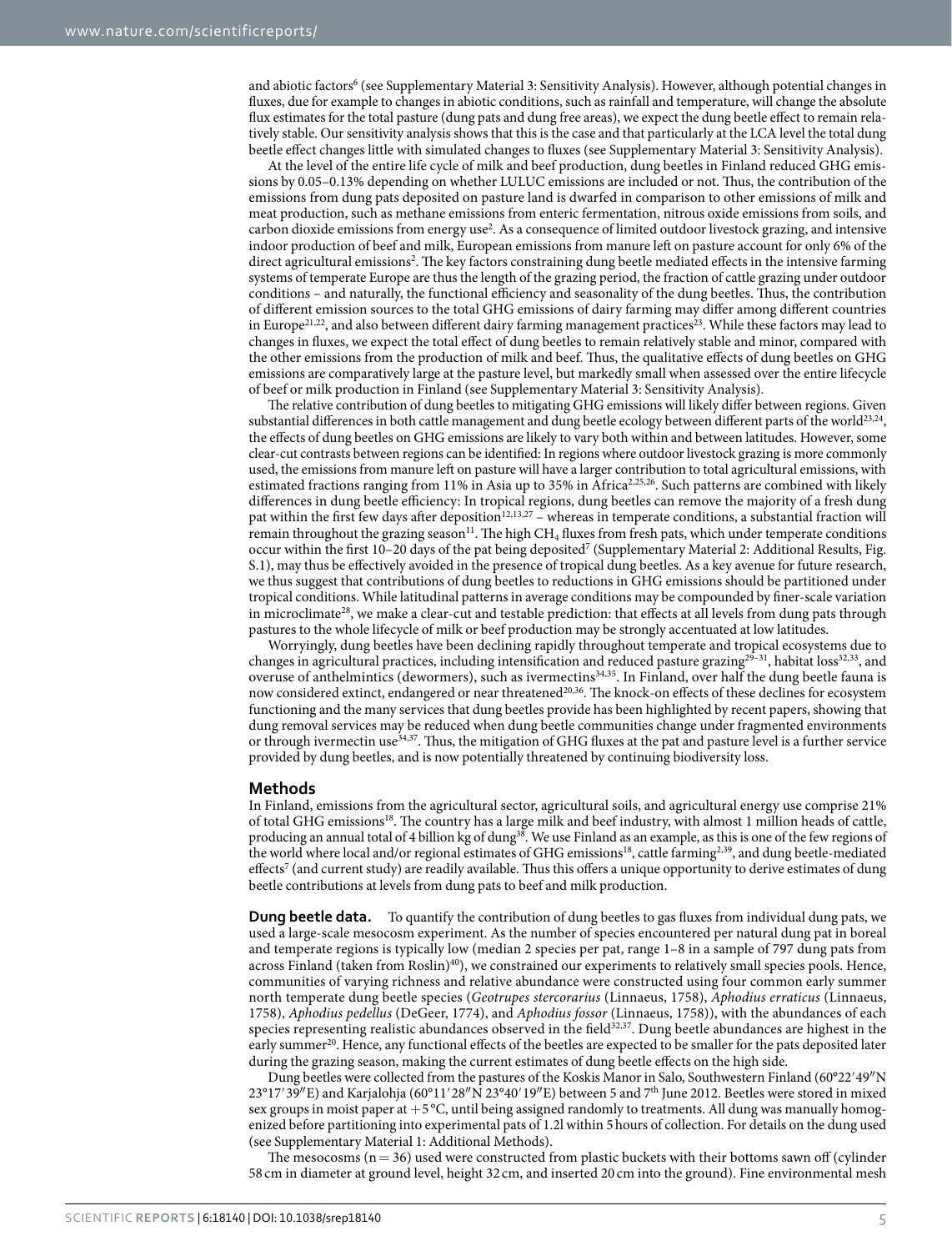(1mm) covered the tops of the mesocosms, to prevent the beetles escaping. The mesocosms were opened after 20 days to allow the beetles to emigrate rather than force them to artificially inhabit the pat.

The experiment was carried out on a grass sward reflecting a multiannual Finnish pasture, located in Viikki, Helsinki, Southern Finland (60° 13′ 31″ N 25° 1′ 0″ E). On the 8th June 2012 dung and beetles were added to 30 of the mesocosms, three of the mesocosms received only dung and a further three were grass only controls and received neither dung nor beetles. The experiment was run for 60 days as this corresponds to the adult and larval lifecycle of the beetles and the lifecycle of the dung pat from fresh to dry and decayed<sup>11</sup>. Vegetation inside was kept low by manual trimming.

To evaluate gas fluxes from the dung pats, we used a static closed chamber method<sup>41</sup>. The procedures used followed those described in Penttilä *et al.<sup>7</sup>* and are briefly summarised in Supplementary Material 1: Additional Methods. Measurements of  $N_2O$  and  $CH_4$  were conducted on days 1, 3, 6, 10, 14, 20, 30, 40, 59 and cumulative fluxes calculated separately for each chamber as areas under the temporal gas flux curve<sup>7</sup>. After 59 days, the emissions from the pats had subsided and the pat was decomposed. Therefore, when calculating fluxes, we consider 59 days as the lifetime of a pat.

To evaluate the overall warming effect of GHG emissions from dung pats, compound-specific emissions should be gauged against each other. GHG emissions from dung pats are generally dominated by  $CO_2^7$ . However, previous work suggests the main mitigation potential of dung beetles to reside in effects on  $N_2O$  and  $CH_4^7$ , so we chose to focus on these specific compounds. To weigh their fluxes together in a joint currency, we converted them to CO2-equivalents by using the IPCC 2013 global warming potential (GWP) impact factors for 100 years' time period, 298 for  $N_2O$  and 34 for  $CH_4^{42}$ .

The pat-scale contribution of dung beetles to the fluxes was assessed by comparing the fluxes from dung pats with and without dung beetles. A generalized linear mixed-effects model was fitted to daily flux values, with treatment (dung beetles present or absent) and measurement day as fixed effects, and mesocosm as a random effect. To account for the temporal dependence of the consecutive measurements, we applied a first order autoregressive correlation structure to each mesocosm. To account for the heterogeneity of variance between treatments, we applied a separate variance structure for each treatment where necessary. Separate models were fitted to data on CH<sub>4</sub> and N<sub>2</sub>O fluxes. The analyses were carried out using the nlme package<sup>43</sup> of R<sup>44</sup>.

**GHG flux estimates for the pasture ecosystem.** The effect of dung beetles on GHG fluxes at the pasture level was quantified using the data described above on fluxes from dung pats with and without dung beetles. Following Saarijärvi *et al.*45, we assumed that 4% of the active pasture area was covered by dung pats at any given time during the grazing season, and that the grazing season lasted 110 days. Since the dung pats in real pastures will be of different ages, and in different stages of decomposition, we used the average flux measured over the 59 days in our calculations. The total grazing season pasture flux was then calculated as a sum of the flux from dung pats (with or without dung beetles) and the flux from pasture without pats, multiplied by their respective area proportions.

$$
TPF_{GS} = F_{DP} \times A_{DP} + F_{RP} \times A_{RP}
$$
\n<sup>(1)</sup>

where TPF<sub>GS</sub> is the total pasture flux during the growing season,  $F_{DP}$  is the flux from dung pats (calculated with and without dung beetles),  $A_{DP}$  is the proportion of area covered by dung pats,  $F_{RP}$  is the flux from the residual pasture (no dung pats), and  $A_{RP}$  is the proportion of the area of the residual pasture. A detailed breakdown of these calculations, including formulas used, are presented in Supplementary Material 4: Flux Calculations.

For pasture-level fluxes outside the grazing season, we used values for the residual pasture (dung-free areas) from the literature with year-round, multi-year data<sup>6,46</sup>. Outside the grazing season, we assumed that no flux was coming from dung pats, old pats having been decayed and no new pats deposited. Annual flux was calculated as the product of the daily mean flux during the grazing season (derived from Eq.1) and the number of grazing days, summed with the product of the daily mean flux during the non-grazing season and the number of non-grazing days.

$$
TPF_{annual} = TPF_{GS} \times d_{GS} + TPF_{NGS} \times d_{NGS}
$$
 (2)

where TPF<sub>annual</sub>, TPF<sub>GS</sub> and TPF<sub>NGS</sub> denotes the total annual, grazing season and non-grazing season pasture flux, respectively, and  $d_{GS}$  and  $d_{NGS}$  denote the length of grazing and non-grazing seasons (number of days).

As the annual estimates are sensitive to the grazing season length, which is likely to vary geographically, between years and depending on management practices, we also carried out a sensitivity analysis, varying the grazing season length from 0 to 365 days.

Life cycle assessment data. Life cycle assessment (LCA) is a method used for assessing the environmental impacts of a product or service during the whole production chain from extraction of raw material up to waste management<sup>47</sup>. So far, the contribution of dung beetles in reducing GHG emissions from milk and beef production has not been taken into account in milk and beef LCAs. We used the results from the field experiments described in the section 'Dung beetle data' above to incorporate the dung beetle effect in to the LCAs; namely, the beetle-mediated reduction of CH<sub>4</sub> and N<sub>2</sub>O emissions from dung pats deposited on pasture land. The dung beetle effect was calculated by multiplying the emissions from grazing animals in Table 1 by the proportional emission reductions by dung beetles in Supplementary Material 2: Additional Results, Table S.2.

The general LCA data for milk and beef produced in Finland was based on data from Leip *et al.*39. Their study considered (i) on-farm livestock rearing including enteric fermentation, manure deposition by grazing animals, manure management and application of manure to agricultural land; (ii) fodder and feed production including application of mineral fertiliser, the cultivation of organic soils, crop residues and related upstream industrial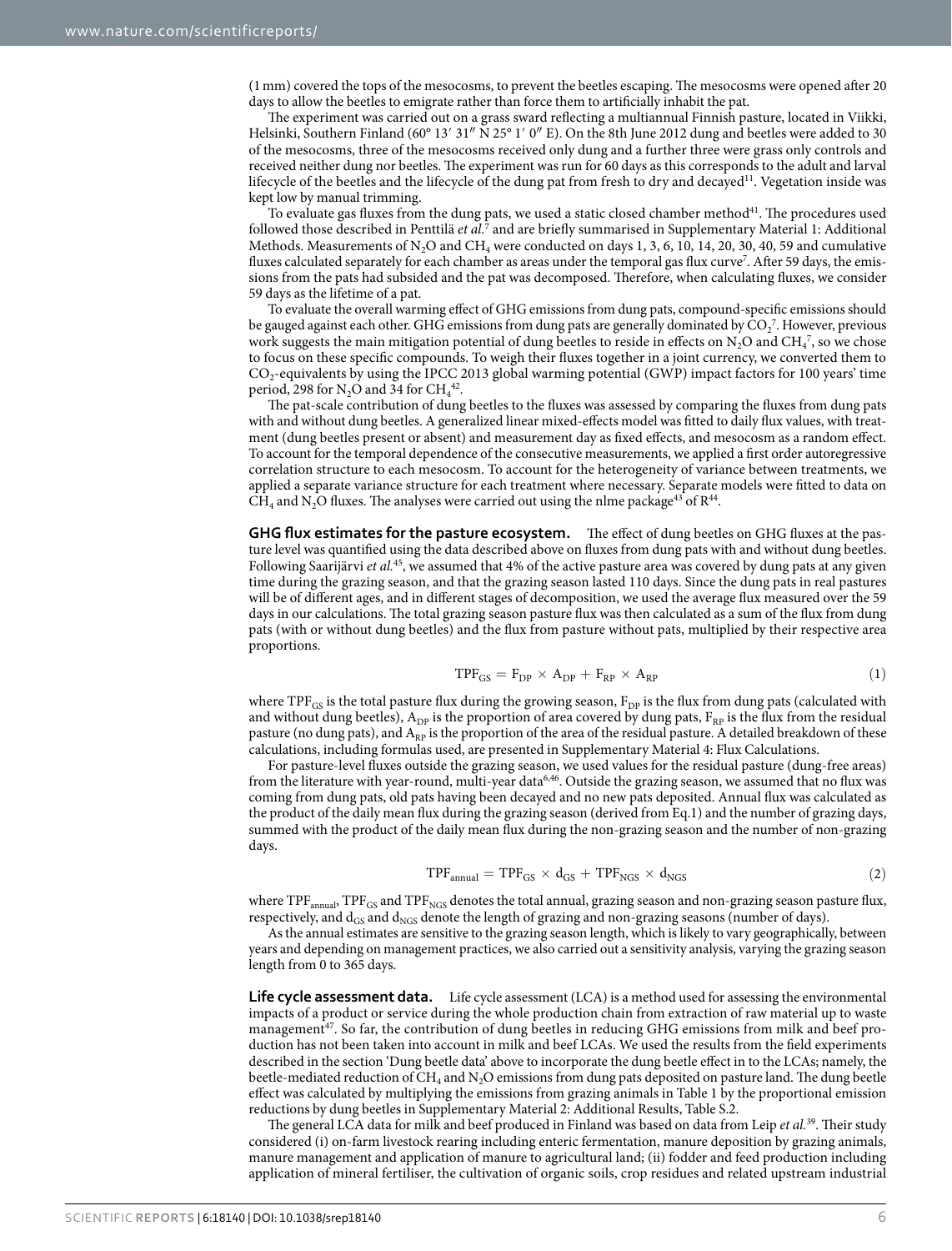processes (fertilizer production); (iii) on-farm energy consumption related to livestock and feed production and energy consumption for the transport and processing of feed; (iv) land use changes induced by the production of feed (excluding grassland and grazing); and (v) emissions (or removals) from land use through changes in carbon sequestration rates related to feed production (including grassland and grazing). Leip *et al.*39 also included a scenario without considering the Land Use and Land Use Change (LULUC) related emissions and three scenarios including the LULUC emissions. Those three scenarios varied with respect to what type of land was converted to agricultural land. Scenario I assumed that all additional cropland was converted from grassland and savannas. Scenario II assumed more likely mix of land types converted to agricultural land, whereas scenario III includes a high share of converted forests.

Based on the data from Leip *et al.*<sup>39</sup> and with adjustment to the IPCC 2013 emissions factors<sup>48</sup>, the average GHG emissions of milk and beef meat production in Finland are 1.30 kg  $CO_2e/kg$  milk and 21.76 kg  $CO_2e/kg$  beef meat when the LULUC related emissions were not taken into account. When the LULUC emissions were taken into account, the emissions varied between 2.08–2.17 kg CO<sub>2</sub>e/kg milk and 39.98–41.33 kg CO<sub>2</sub>e/kg beef meat depending on the scenario. In this study we used the scenario without LULUC emissions and the Scenario II with LULUC emissions. The breakdown of the emissions relevant for this study is presented in Table 1 and a more detailed breakdown of the emission calculations, with formulas, is presented in Supplementary Material 1: Additional Methods and Flux Calculations. As above, the N<sub>2</sub>O and CH<sub>4</sub> emissions were converted to CO<sub>2</sub>-equivalents by using the IPCC 2013 global warming potential (GWP) impact factors for 100 years' time period, 298 for  $N<sub>2</sub>O$  and 34 for  $CH_4^{42}$ . Leip *et al.*<sup>39</sup> report the N<sub>2</sub>O emissions from dung pats deposited on pasture land as a category separate from other manure management, calling it 'grazing animals' (Table 1). However, the CH<sub>4</sub> emissions from dung pats are included in the general category 'manure management', which includes other manure management methods. Therefore, further calculations were needed to estimate the  $CH_4$  emissions from dung pats (See Supplementary Material 1: Additional Methods). Based on these calculations the total  $CH_4$  emissions from dung pats deposited on grazing land were 0.00348 kg  $CO<sub>2</sub>e/kg$  milk and 0.0853 kg  $CO<sub>2</sub>e/kg$  meat (Table 1).

#### **References**

- 1. FAO. Livestock's long shadow, environmental issues and options. (Food and Agriculture Organization of the United Nations, 2006). 2. Tubiello, F. N. *et al.* The FAOSTAT database of greenhouse gas emissions from agriculture. *Environmental Research Letters* **8,** 015009
- (2013). 3. O'Mara, F. P. The significance of livestock as a contributor to global greenhouse gas emissions today and in the near future. *Animal Feed Science and Technology* **166–167,** 7–15 (2011).
- 4. Bellarby, J. *et al.* Livestock greenhouse gas emissions and mitigation potential in Europe. *Global Change Biology* **19,** 3–18 (2013).
- 5. Hartmann, A., Buchmann, N. & Niklaus, P. A study of soil methane sink regulation in two grasslands exposed to drought and N fertilization. *Plant Soil* **342,** 265–275 (2011).
- 6. Maljanen, M. E., Virkajärvi, P. & Martikainen, P. J. Dairy cow excreta patches change the boreal grass swards from sink to source of methane. *Agriculture and Food Science* **21,** 91–99 (2012).
- 7. Penttilä, A. *et al.* Quantifying beetle-mediated effects on gas fluxes from dung pats. *PLoS ONE* **8,** e71454 (2013).
- 8. Gill, M., Smith, P. & Wilkinson, J. M. Mitigating climate change: the role of domestic livestock. *Animal* **4,** 323–333 (2010).
- 9. Gittings, T., Giller, P. & Stakelum, G. Dung decomposition in contrasting temperate pastures in relation to dung beetle and earthworm activity. *Pedobiologia* **38,** 455–474 (1994).
- 10. Lee, C. M. & Wall, R. Cow-dung colonization and decomposition following insect exclusion. *Bulletin of Entomological Research* **96,** 315–322 (2006).
- 11. Kaartinen, R., Hardwick, B. & Roslin, T. Using citizen scientists to measure an ecosystem service nationwide. *Ecology* **94,** 2645–2652 (2013).
- 12. Horgan, F. G. Burial of bovine dung by coprophagous beetles (Coleoptera: Scarabaeidae) from horse and cow grazing sites in El Salvador. *European Journal of Soil Biology* **37,** 103–111 (2001).
- 13. Davis, A. L. V. Seasonal dung beetle activity and dung dispersal in selected South African habitats: implications for pasture improvement in Australia. *Agriculture, Ecosystems and Environment* **58,** 157–169 (1996).
- 14. Nichols, E. *et al.* Ecological functions and ecosystem services of Scarabaeine dung beetles: a review. *Biological Conservation* **141,** 1461–1474 (2008).
- 15. Iwasa, M., Moki, Y. & Takahashi, J. Effects of the Activity of Coprophagous Insects on Greenhouse Gas Emissions from Cattle Dung Pats and Changes in Amounts of Nitrogen, Carbon, and Energy. *Environmental Entomology* **44,** 106–113 (2015).
- 16. Stevenson, B. G. & Dindal, D. L. Growth and development of *Aphodius* beetles (Scarabaeidae) in laboratory microcosms of cow dung. *The Coleopterists Bulletin* **39,** 215–220 (1985).
- 17. Palva, R. In *Maataloustieten Päivät 2006* (ed A. Hopponen) (Suomen Maataloustieteellisen Seuran julkaisuja no 21 Publications of The Scientific Agricultural Society of Finland, no 21, 2006).
- 18. Anonymous. *Finland's Sixth National Communication under the United Nations Framework Convention on Climate Change*. 314 p. (Ministry of the Environment and Statistics Finland, Helsinki, 2013).
- 19. Caballero, R. *et al.* Grazing systems and biodiversity in Mediterranean areas: Spain, Italy and Greece. *Pastos* **39,** 9–154 (2009).
- 20. Roslin, T., Forshage, M., Ødegaard, F., Ekblad, C. & Liljeberg, G. *Nordens dyngbaggar*. (Hyonteistarvike TIBIALE, Oy, 2014).
- 21. Lesschen, J., Van den Berg, M., Westhoek, H., Witzke, H. & Oenema, O. Greenhouse gas emission profiles of European livestock sectors. *Animal Feed Science and Technology* **166,** 16–28 (2011).
- 22. Hietala, S. *et al.* Carbon footprints of organic dairying in six European countries—real farm data analysis. *Organic Agriculture* **5,** 91–100 (2014).
- 23. Henriksson, M., Flysjö, A., Cederberg, C. & Swensson, C. Variation in carbon footprint of milk due to management differences between Swedish dairy farms. *Animal* **5,** 1474–1484 (2011).
- 24. Hanski, I. & Cambefort, Y. *Dung Beetle Ecology*. (Princeton University Press, 1991).
- 25. Chhabra, A., Manjunath, K. R., Panigrahy, S. & Parihar, J. S. Greenhouse gas emissions from Indian livestock. *Climatic Change* **117,** 329–344 (2013).
- 26. Du Toit, C., Meissner, H. & Van Niekerk, W. A. Direct methane and nitrous oxide emissions of South African dairy and beef cattle. *South African Journal of Animal Science* **43,** 320–339 (2013).
	- 27. Slade, E. M., Mann, D. J. & Lewis, O. T. Biodiversity and ecosystem function of tropical forest dung beetles under contrasting logging regimes. *Biological Conservation* **144,** 166–174 (2011).
- 28. Helmuth, B. *et al.* Beyond long-term averages: making biological sense of a rapidly changing world. *Climate Change Responses* **1,** 1–13 (2014).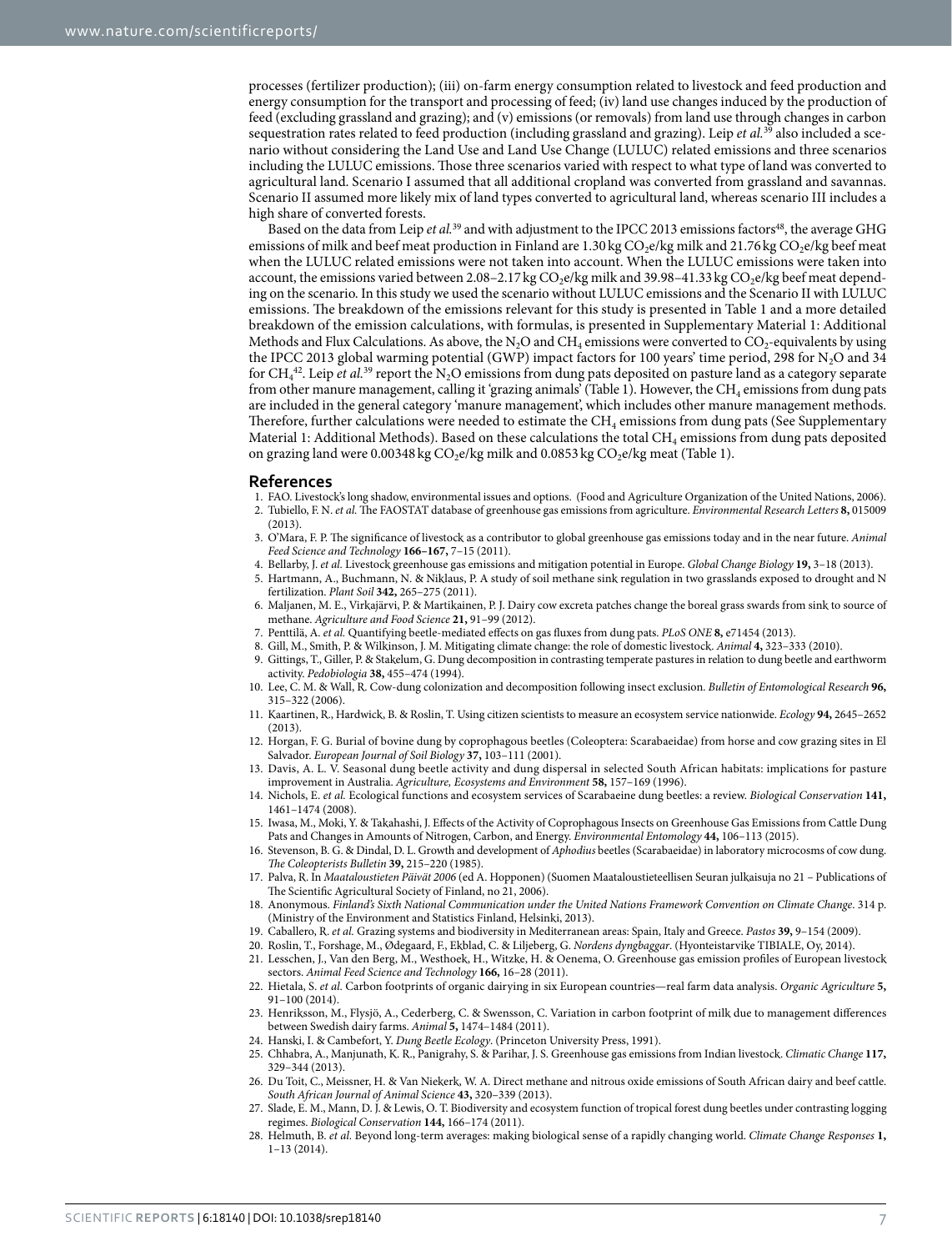- 29. Väisänen, R. & Rassi, P. Abundance and distribution of *Geotrupes stercorarius* in Finland (Coleoptera, Scarabaeidae). *Entomologica Fennica* **17,** 107–111 (1990).
- 30. Jankielsohn, A., Scholtz, C. H. & Louw, S. V. D. M. Effect of habitat transformation on dung beetle assemblages: A comparison between a South African nature reserve and neighboring farms. *Environmental Entomology* **30,** 474–483 (2001).
- 31. Hutton, S. A. & Giller, P. S. The effects of the intensification of agriculture on northern temperate dung beetle communities. *Journal of Applied Ecology* **40,** 994–1007 (2003).
- 32. Roslin, T. & Koivunen, A. Distribution and abundance of dung beetles in fragmented landscapes. *Oecologia* **127,** 69–77 (2001).
- 33. Nichols, E. *et al.* Global dung beetle response to tropical forest modification and fragmentation: A quantitative literature review and meta-analysis. *Biological Conservation* **137,** 1–19 (2007).
- 34. Beynon, S. A., Mann, D. J., Slade, E. M. & Lewis, O. T. Species-rich dung beetle communities buffer ecosystem services in perturbed agro-ecosystems. *Journal of Applied Ecology* **49,** 1365–1372 (2012).
- 35. Kruger, K. & Scholtz, C. H. Changes in the structure of dung insect communities after ivermectin usage in a grasslansd ecosystem. II. Impact of ivermectin under high-rainfall conditions. *Acta Oecologica* **19,** 439–451 (1998).
- 36. Rassi, P., Hyvärinen, E., Juslén, A. & Mannerkoski, I. *The 2010 Red List of Finnish Species*. (Ympäristöministeriö & Suomen ympäristökeskus, 2010).
- 37. Rosenlew, H. & Roslin, T. Habitat fragmentation and the functional efficiency of temperate dung beetles. *Oikos* **117,** 1659–1666  $(2008)$
- 38. Roslin, T. & Heliövaara, K. *Suomen lantakuoriaiset*. (Helsinki University Press, 2007).
- 39. Leip, A. *et al. Evaluation of the livestock sector's contribution to the EU greenhouse gas emissions (GGELS) final report*. (European Commission, Joint Research Centre, 2010).
- 40. Roslin, T. Large-scale spatial ecology of dung beetles. *Ecography* **24,** 511–524 (2001).
- 41. Alm, J. *et al.* Methods for determining emission factors for the use of peat and peatlands flux measurements and modelling. *Boreal Environment Research* **12,** 85–100 (2007).
- 42. Myhre, G. *et al.* in Climate Change 2013: The Physical Science Basis. Contribution of Working Group I to the Fifth *Assessment Report of the Intergovernmental Panel on Climate Change* (eds Stocker, T. F. & Qin, G. D.) (Cambridge University Press, 2013).
- 43. nlme: Linear and Nonlinear Mixed Effects Models. R package version 3.1–104 (2012).
- 44. R: A language and environment for statistical computing. (R Foundation for Statistical Computing, Vienna, Austria, 2012).
- 45. Saarijärvi, K., Mattila, P. & Virkajärvi, P. Ammonia volatilization from artificial dung and urine patches measured by the equilibrium concentration technique (JTI method). *Atmospheric Environment* **40,** 5137–5145 (2006).
- 46. Virkajärvi, P., Maljanen, M., Saarijärvi, K., Haapala, J. & Martikainen, P. J. N2O emissions from boreal grass and grass clover pasture soils. *Agriculture, Ecosystems & Environment* **137,** 59–67 (2010).
- 47. ISO. Environmental management Life cycle assessment Principles and framework. (International Organisation for Standardisation (ISO) 2006).
- 48. Stocker, T. *et al. Climate change 2013: The physical science basis*. (Cambridge University Press Cambridge, UK, and New York, 2014).

### **Acknowledgements**

We thank Bess Hardwick help collecting the flux data, Sini Vuorensyrjä for help with the figures, Asko Simojoki for help with gas chromotography and analyses of the flux data, and Atte Penttilä for advice on the design of the chambers and the generation of the flux data. EMS and TRoslin were funded by a grant from the Academy of Finland (Number 138346).

#### **Author Contributions**

E.M.S. and H.T. had the original idea for the manuscript, E.M.S. carried out the flux experiments, H.T. carried out the L.C.A. analysis, TRiutta and EMS carried out the pat and pasture level analyses, TRoslin designed the figures, E.M.S., T.R. and H.T. wrote the first version of the manuscript, and all authors contributed to the final version of the manuscript.

#### **Additional Information**

**Supplementary information** accompanies this paper at <http://www.nature.com/srep>

**Competing financial interests:** The authors declare no competing financial interests.

**How to cite this article**: Slade, E. M. *et al.* The role of dung beetles in reducing greenhouse gas emissions from cattle farming. *Sci. Rep.* **6**, 18140; doi: 10.1038/srep18140 (2016).

This work is licensed under a Creative Commons Attribution 4.0 International License. The images  $\omega$ or other third party material in this article are included in the article's Creative Commons license, unless indicated otherwise in the credit line; if the material is not included under the Creative Commons license, users will need to obtain permission from the license holder to reproduce the material. To view a copy of this license, visit <http://creativecommons.org/licenses/by/4.0/>